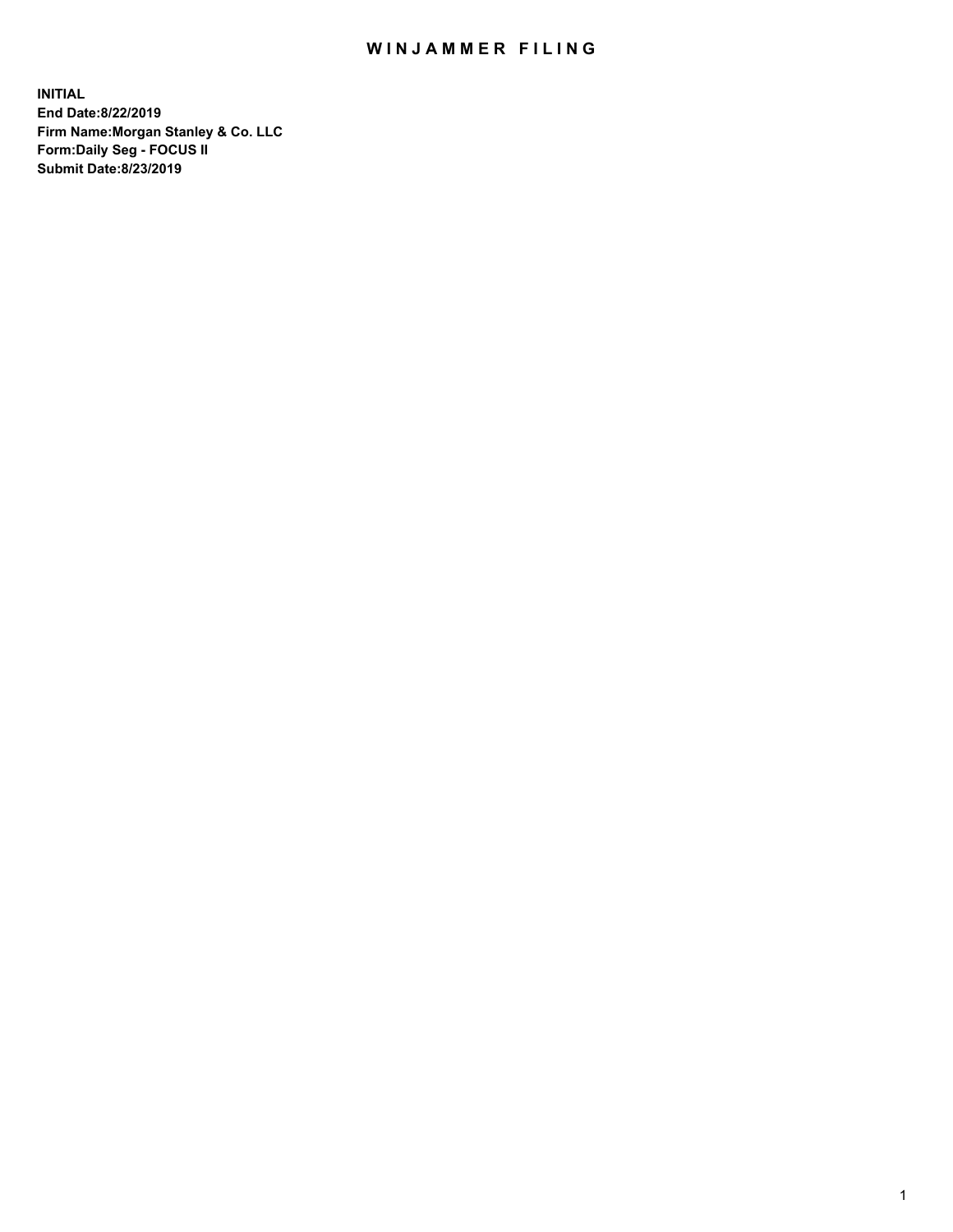**INITIAL End Date:8/22/2019 Firm Name:Morgan Stanley & Co. LLC Form:Daily Seg - FOCUS II Submit Date:8/23/2019 Daily Segregation - Cover Page**

| Name of Company                                                                                                                                                                                                                                                                                                               | Morgan Stanley & Co. LLC                                    |
|-------------------------------------------------------------------------------------------------------------------------------------------------------------------------------------------------------------------------------------------------------------------------------------------------------------------------------|-------------------------------------------------------------|
| <b>Contact Name</b>                                                                                                                                                                                                                                                                                                           | <b>Ikram Shah</b>                                           |
| <b>Contact Phone Number</b>                                                                                                                                                                                                                                                                                                   | 212-276-0963                                                |
| <b>Contact Email Address</b>                                                                                                                                                                                                                                                                                                  | Ikram.shah@morganstanley.com                                |
| FCM's Customer Segregated Funds Residual Interest Target (choose one):<br>a. Minimum dollar amount: ; or<br>b. Minimum percentage of customer segregated funds required:% ; or<br>c. Dollar amount range between: and; or<br>d. Percentage range of customer segregated funds required between:% and%.                        | 235,000,000<br><u>0</u><br><u>00</u><br>0 <sup>0</sup>      |
| FCM's Customer Secured Amount Funds Residual Interest Target (choose one):<br>a. Minimum dollar amount: ; or<br>b. Minimum percentage of customer secured funds required:%; or<br>c. Dollar amount range between: and; or<br>d. Percentage range of customer secured funds required between:% and%.                           | 140,000,000<br><u>0</u><br>0 <sub>0</sub><br>0 <sub>0</sub> |
| FCM's Cleared Swaps Customer Collateral Residual Interest Target (choose one):<br>a. Minimum dollar amount: ; or<br>b. Minimum percentage of cleared swaps customer collateral required:%; or<br>c. Dollar amount range between: and; or<br>d. Percentage range of cleared swaps customer collateral required between:% and%. | 92,000,000<br><u>0</u><br>0 Q<br>00                         |

Attach supporting documents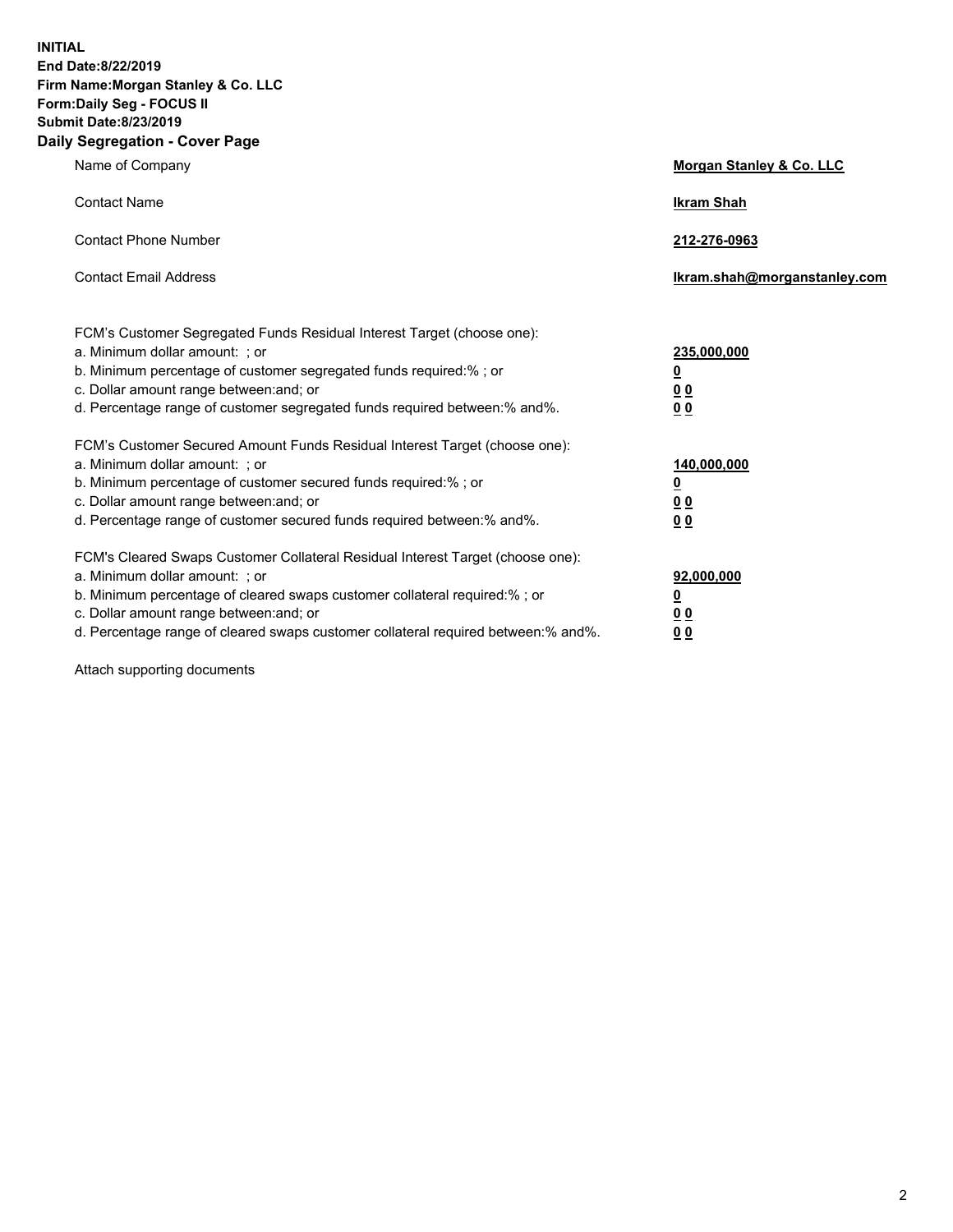## **INITIAL End Date:8/22/2019 Firm Name:Morgan Stanley & Co. LLC Form:Daily Seg - FOCUS II Submit Date:8/23/2019 Daily Segregation - Secured Amounts**

Foreign Futures and Foreign Options Secured Amounts Amount required to be set aside pursuant to law, rule or regulation of a foreign government or a rule of a self-regulatory organization authorized thereunder 1. Net ledger balance - Foreign Futures and Foreign Option Trading - All Customers A. Cash **3,071,959,845** [7315] B. Securities (at market) **2,521,474,954** [7317] 2. Net unrealized profit (loss) in open futures contracts traded on a foreign board of trade **-222,020,331** [7325] 3. Exchange traded options a. Market value of open option contracts purchased on a foreign board of trade **22,819,093** [7335] b. Market value of open contracts granted (sold) on a foreign board of trade **-24,758,459** [7337] 4. Net equity (deficit) (add lines 1. 2. and 3.) **5,369,475,102** [7345] 5. Account liquidating to a deficit and account with a debit balances - gross amount **109,892,943** [7351] Less: amount offset by customer owned securities **-109,090,493** [7352] **802,450** [7354] 6. Amount required to be set aside as the secured amount - Net Liquidating Equity Method (add lines 4 and 5) 7. Greater of amount required to be set aside pursuant to foreign jurisdiction (above) or line 6. FUNDS DEPOSITED IN SEPARATE REGULATION 30.7 ACCOUNTS 1. Cash in banks A. Banks located in the United States **407,804,333** [7500] B. Other banks qualified under Regulation 30.7 **529,358,290** [7520] **937,162,623** [7530] 2. Securities A. In safekeeping with banks located in the United States **642,215,333** [7540] B. In safekeeping with other banks qualified under Regulation 30.7 **0** [7560] **642,215,333** [7570] 3. Equities with registered futures commission merchants A. Cash **6,516,359** [7580] B. Securities **0** [7590] C. Unrealized gain (loss) on open futures contracts **2,926,658** [7600] D. Value of long option contracts **0** [7610] E. Value of short option contracts **0** [7615] **9,443,017** [7620] 4. Amounts held by clearing organizations of foreign boards of trade A. Cash **0** [7640] B. Securities **0** [7650] C. Amount due to (from) clearing organization - daily variation **0** [7660] D. Value of long option contracts **0** [7670] E. Value of short option contracts **0** [7675] **0** [7680] 5. Amounts held by members of foreign boards of trade A. Cash **2,319,732,009** [7700] B. Securities **1,879,259,621** [7710] C. Unrealized gain (loss) on open futures contracts **-224,946,989** [7720] D. Value of long option contracts **22,819,093** [7730] E. Value of short option contracts **-24,758,459** [7735] **3,972,105,275** [7740] 6. Amounts with other depositories designated by a foreign board of trade **0** [7760] 7. Segregated funds on hand **0** [7765] 8. Total funds in separate section 30.7 accounts **5,560,926,248** [7770]

9. Excess (deficiency) Set Aside for Secured Amount (subtract line 7 Secured Statement Page 1 from Line 8)

- 10. Management Target Amount for Excess funds in separate section 30.7 accounts **140,000,000** [7780]
- 11. Excess (deficiency) funds in separate 30.7 accounts over (under) Management Target **50,648,696** [7785]

**0** [7305]

**5,370,277,552** [7355] **5,370,277,552** [7360]

**190,648,696** [7380]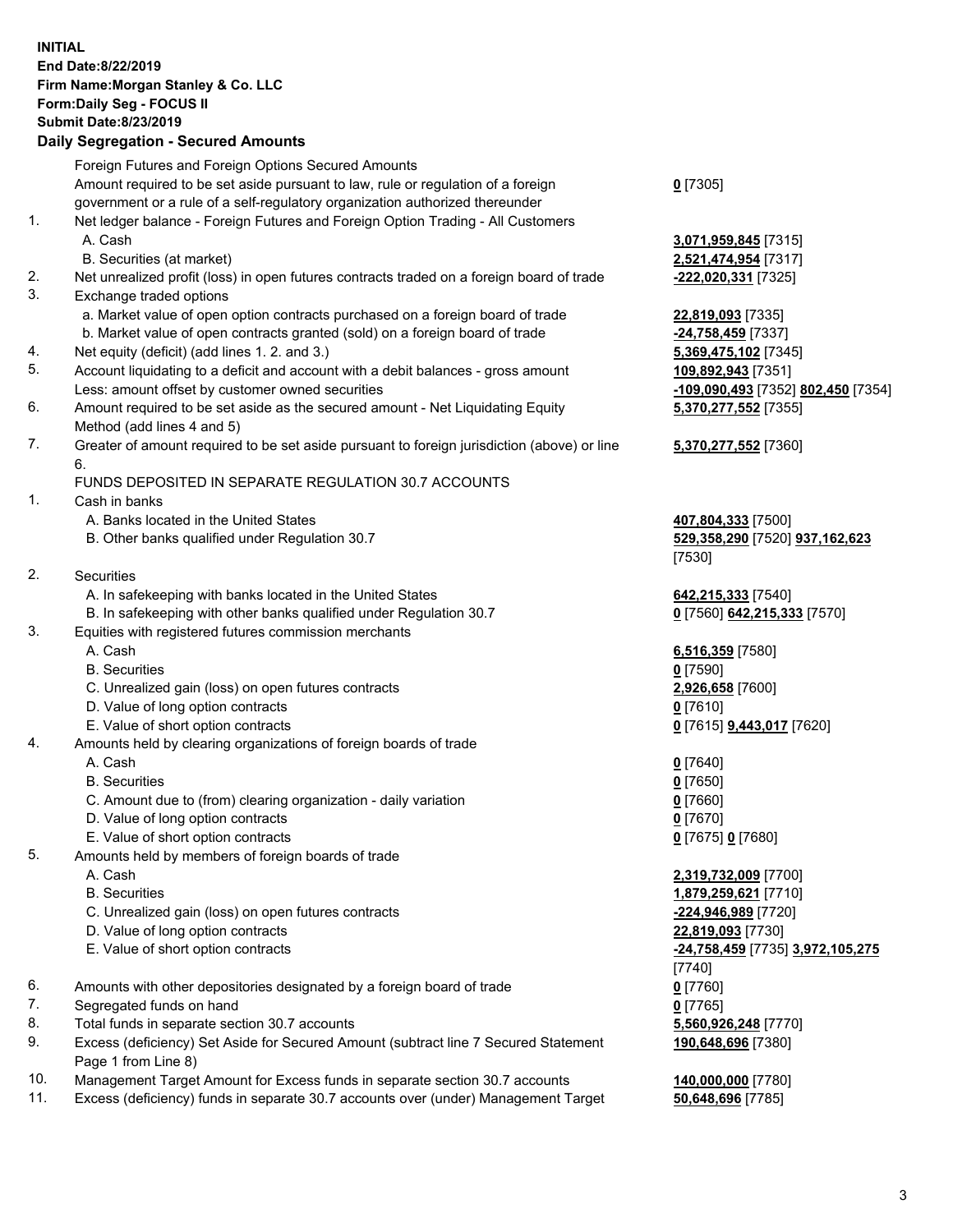|     | <b>INITIAL</b><br>End Date:8/22/2019<br>Firm Name: Morgan Stanley & Co. LLC<br>Form: Daily Seg - FOCUS II<br><b>Submit Date: 8/23/2019</b><br>Daily Segregation - Segregation Statement |                                    |
|-----|-----------------------------------------------------------------------------------------------------------------------------------------------------------------------------------------|------------------------------------|
|     | SEGREGATION REQUIREMENTS(Section 4d(2) of the CEAct)                                                                                                                                    |                                    |
| 1.  | Net ledger balance                                                                                                                                                                      |                                    |
|     | A. Cash                                                                                                                                                                                 | 6,447,634,450 [7010]               |
|     | B. Securities (at market)                                                                                                                                                               | 6,921,552,031 [7020]               |
| 2.  | Net unrealized profit (loss) in open futures contracts traded on a contract market                                                                                                      | 4,201,835,354 [7030]               |
| 3.  | Exchange traded options                                                                                                                                                                 |                                    |
|     | A. Add market value of open option contracts purchased on a contract market                                                                                                             | 863,849,908 [7032]                 |
|     | B. Deduct market value of open option contracts granted (sold) on a contract market                                                                                                     | -754,122,007 [7033]                |
| 4.  | Net equity (deficit) (add lines 1, 2 and 3)                                                                                                                                             | 17,680,749,736 [7040]              |
| 5.  | Accounts liquidating to a deficit and accounts with                                                                                                                                     |                                    |
|     | debit balances - gross amount                                                                                                                                                           | 443,402,835 [7045]                 |
|     | Less: amount offset by customer securities                                                                                                                                              | -442,942,023 [7047] 460,812 [7050] |
| 6.  | Amount required to be segregated (add lines 4 and 5)                                                                                                                                    | 17,681,210,548 [7060]              |
|     | FUNDS IN SEGREGATED ACCOUNTS                                                                                                                                                            |                                    |
| 7.  | Deposited in segregated funds bank accounts                                                                                                                                             |                                    |
|     | A. Cash                                                                                                                                                                                 | 3,804,099,258 [7070]               |
|     | B. Securities representing investments of customers' funds (at market)                                                                                                                  | $0$ [7080]                         |
|     | C. Securities held for particular customers or option customers in lieu of cash (at                                                                                                     | 1,168,225,315 [7090]               |
|     | market)                                                                                                                                                                                 |                                    |
| 8.  | Margins on deposit with derivatives clearing organizations of contract markets                                                                                                          |                                    |
|     | A. Cash                                                                                                                                                                                 | 7,196,963,561 [7100]               |
|     | B. Securities representing investments of customers' funds (at market)                                                                                                                  | $0$ [7110]                         |
|     | C. Securities held for particular customers or option customers in lieu of cash (at<br>market)                                                                                          | 5,753,326,716 [7120]               |
| 9.  | Net settlement from (to) derivatives clearing organizations of contract markets                                                                                                         | -80,753,191 [7130]                 |
| 10. | Exchange traded options                                                                                                                                                                 |                                    |
|     | A. Value of open long option contracts                                                                                                                                                  | 863,849,908 [7132]                 |
|     | B. Value of open short option contracts                                                                                                                                                 | -754,122,007 [7133]                |
| 11. | Net equities with other FCMs                                                                                                                                                            |                                    |
|     | A. Net liquidating equity                                                                                                                                                               | 15,111,720 [7140]                  |
|     | B. Securities representing investments of customers' funds (at market)                                                                                                                  | 0[7160]                            |
|     | C. Securities held for particular customers or option customers in lieu of cash (at<br>market)                                                                                          | $0$ [7170]                         |
| 12. | Segregated funds on hand                                                                                                                                                                | $0$ [7150]                         |
| 13. | Total amount in segregation (add lines 7 through 12)                                                                                                                                    | 17,966,701,280 [7180]              |
| 14. | Excess (deficiency) funds in segregation (subtract line 6 from line 13)                                                                                                                 | 285,490,732 [7190]                 |
| 15. | Management Target Amount for Excess funds in segregation                                                                                                                                | 235,000,000 [7194]                 |
| 16. | Excess (deficiency) funds in segregation over (under) Management Target Amount                                                                                                          | 50,490,732 [7198]                  |

16. Excess (deficiency) funds in segregation over (under) Management Target Amount Excess